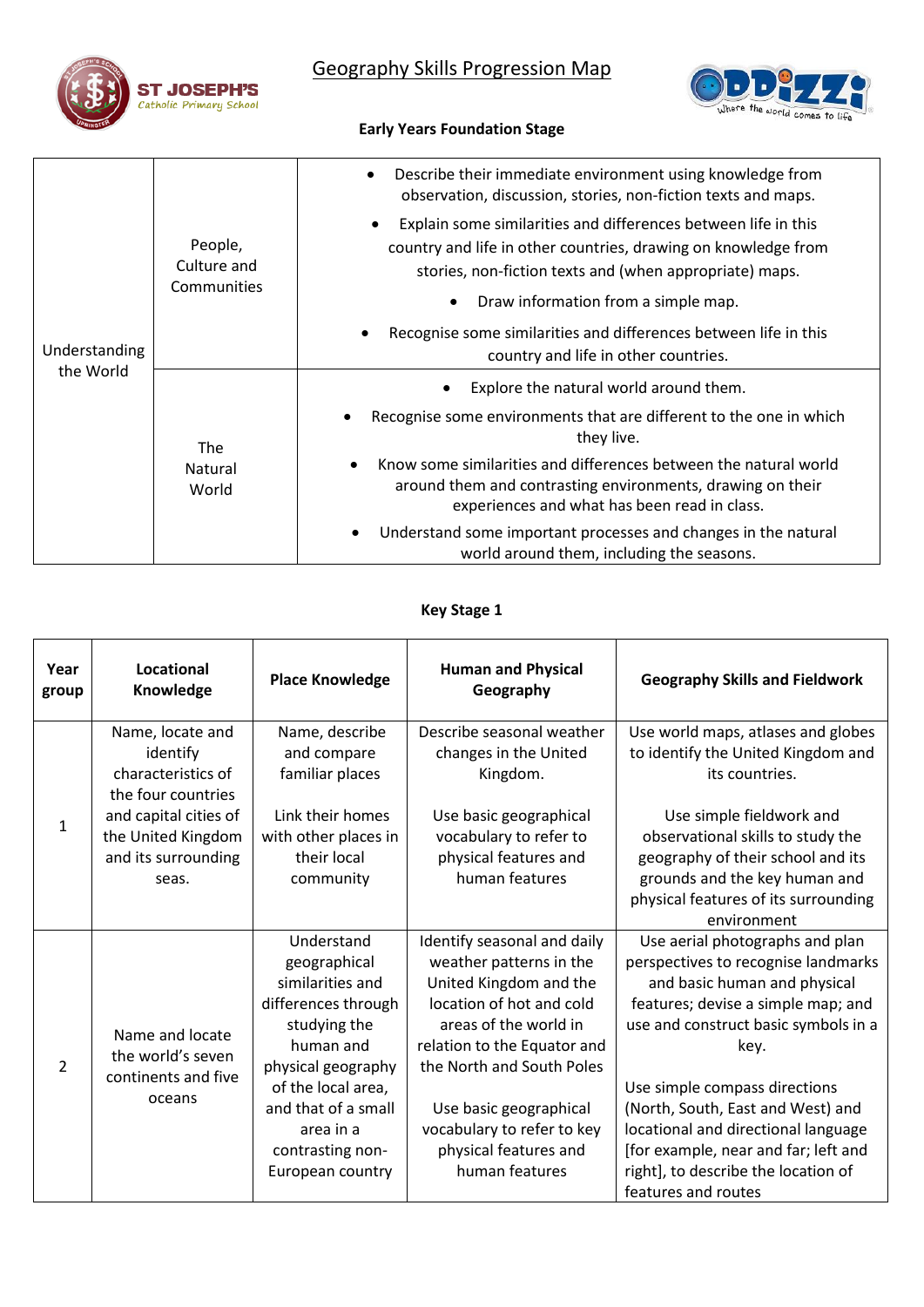| Year<br>group | Locational<br>Knowledge                                                                                                                                                                                                                                                                                                                                  | <b>Place Knowledge</b>                                                                                                                                                                                                                  | <b>Human and Physical</b><br>Geography                                                                                                                                                  | <b>Geography Skills and Fieldwork</b>                                                                                                                                                                                                                                                                                                                                                                                                                                                      |
|---------------|----------------------------------------------------------------------------------------------------------------------------------------------------------------------------------------------------------------------------------------------------------------------------------------------------------------------------------------------------------|-----------------------------------------------------------------------------------------------------------------------------------------------------------------------------------------------------------------------------------------|-----------------------------------------------------------------------------------------------------------------------------------------------------------------------------------------|--------------------------------------------------------------------------------------------------------------------------------------------------------------------------------------------------------------------------------------------------------------------------------------------------------------------------------------------------------------------------------------------------------------------------------------------------------------------------------------------|
| 3             | Locate the main<br>countries of Europe<br>Identify the position<br>and significance of<br>Equator, North and<br>South Hemisphere,<br><b>Tropics of Cancer</b><br>and Capricorn<br>Identify longest<br>rivers in the world,<br>largest deserts,<br>highest mountains                                                                                      | Understand<br>geographical<br>similarities and<br>differences through<br>the study of human<br>and physical<br>geography of a<br>region of the<br>United Kingdom<br>and that of a<br>small area in a<br>contrasting<br>European country | Describe and understand<br>key aspects of physical<br>geography including:<br>Earthquakes and volcanoes<br>and<br>human geography<br>including types of<br>settlements in Early Britain | Use maps, atlases, globes and digital<br>mapping to locate countries and<br>describe features<br>Learn the eight points of a compass,<br>2 figure grid reference, some basic<br>symbols and key (including the use<br>of Ordnance Survey maps) to build<br>their knowledge of the United<br>Kingdom and the wider world<br>Use fieldwork to observe and record<br>the human and physical features in<br>the local area using sketch maps,<br>plans and graphs, and digital<br>technologies |
| 4             | On a world map,<br>locate areas of<br>similar<br>environmental<br>regions, either<br>desert, rainforest or<br>temperate regions.<br>Identify capital cities<br>of Europe.<br>Locate and name<br>the countries<br>making up the<br>British Isles, with<br>their capital cities.<br>Locate and name<br>the main counties<br>and cities in each<br>country. | Understand<br>geographical<br>similarities and<br>differences through<br>the study of human<br>and physical<br>geography of a<br>region of the<br>United Kingdom<br>and a region in a<br>European country                               | Describe and understand<br>key aspects of:<br>Physical geography,<br>including the water cycle<br>and types of settlements in<br>modern Britain                                         | Use maps, (including the use of<br>Ordnance Survey maps), atlases,<br>globes and digital/computer<br>mapping to locate countries and<br>describe features<br>Learn the eight points of a compass,<br>four-figure grid references.<br>Use fieldwork to observe, measure<br>and record the human and physical<br>features in the local area using<br>sketch maps, plans and graphs, and<br>digital technologies                                                                              |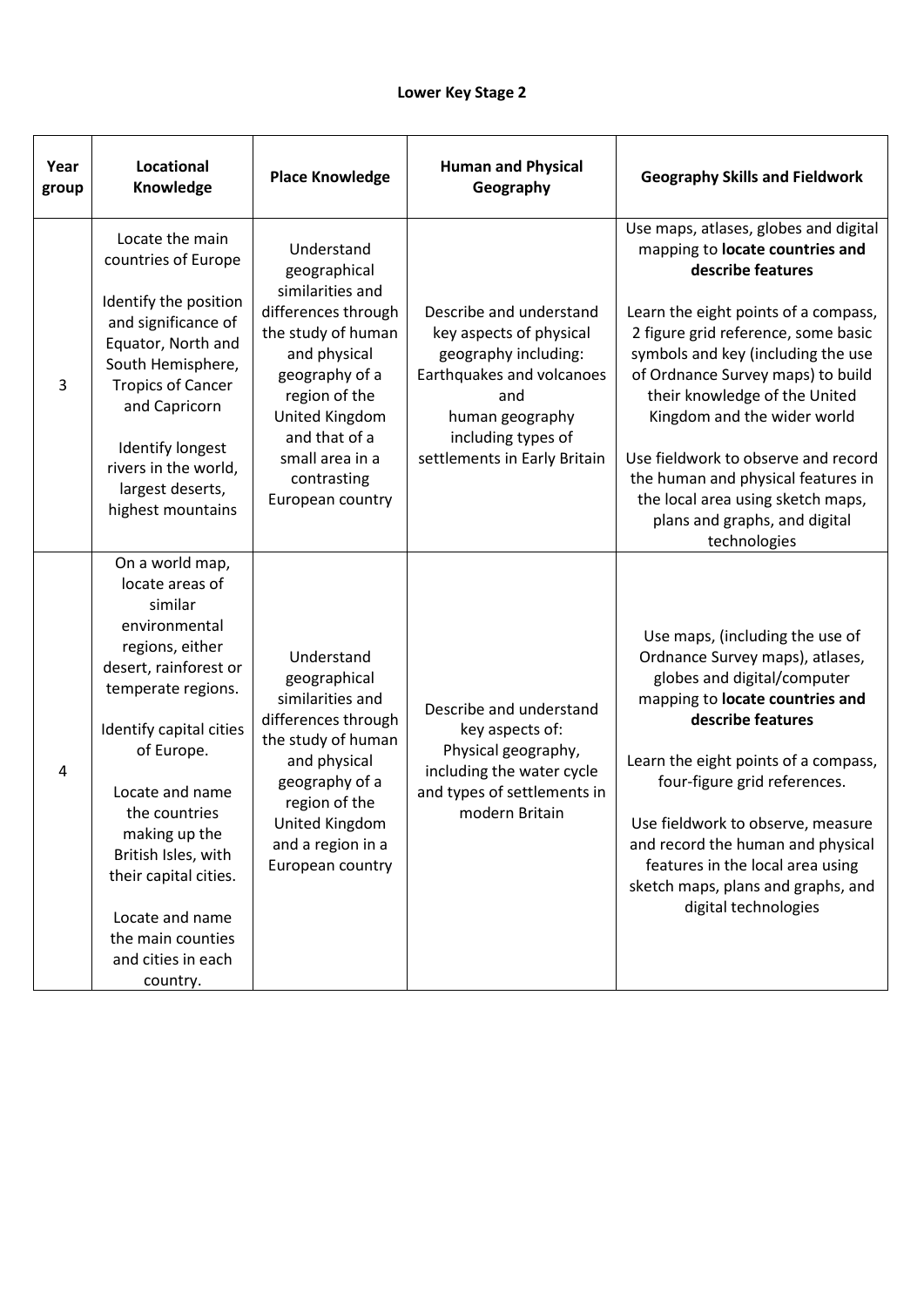| Year<br>group | <b>Locational Knowledge</b>                                                                                                                                                                                                                                                                                                                                                                                                                                                           | <b>Place</b><br>Knowledge                                                                                                                                                       | <b>Human and Physical</b><br>Geography                                                                                                                                        | <b>Geography Skills and Fieldwork</b>                                                                                                                                                                                                                                                                                                                                                                                                                                                                             |
|---------------|---------------------------------------------------------------------------------------------------------------------------------------------------------------------------------------------------------------------------------------------------------------------------------------------------------------------------------------------------------------------------------------------------------------------------------------------------------------------------------------|---------------------------------------------------------------------------------------------------------------------------------------------------------------------------------|-------------------------------------------------------------------------------------------------------------------------------------------------------------------------------|-------------------------------------------------------------------------------------------------------------------------------------------------------------------------------------------------------------------------------------------------------------------------------------------------------------------------------------------------------------------------------------------------------------------------------------------------------------------------------------------------------------------|
| 5             | Locate the main<br>countries in Europe and<br>North or South America.<br>Locate and name<br>principal cities.<br>Compare 2 different<br>regions in UK<br>Locate and name the<br>main counties and cities<br>in England.<br>Compare land use maps<br>of UK from past with the<br>present<br>Map how land use has<br>changed in local area<br>over time                                                                                                                                 | Compare a<br>region in UK<br>with a region<br>in North or<br>South America<br>with<br>significant<br>differences<br>and<br>similarities.                                        | Describe and<br>understand key aspects<br>of physical geography<br>including coasts and the<br>water cycle and human<br>geography including<br>trade between UK and<br>Europe | Use maps, atlases, globes and<br>digital/computer mapping to locate<br>countries and describe features studied<br>Use the eight points of a compass, four-<br>figure grid references, symbols and key<br>(including the use of Ordnance Survey<br>maps) to build their knowledge of the<br>United Kingdom in the past and<br>present.<br>Use fieldwork to observe, measure and<br>record the human and physical features<br>in the local area using sketch maps,<br>plans and graphs, and digital<br>technologies |
| 6             | Locate the main<br>countries in Africa, Asia<br>and Oceania and identify<br>their main environmental<br>regions, key physical and<br>human characteristics,<br>and major cities.<br>Name and locate the key<br>topographical features<br>including coast, features<br>of erosion, hills,<br>mountains and rivers.<br>Understand how these<br>features have changed<br>over time.<br>Identify the position and<br>significance of<br>latitude/longitude and<br>the Greenwich Meridian. | Compare a<br>region in UK<br>with a region<br>in North or<br>South.<br>America<br>Understand<br>some of the<br>reasons for<br>significant<br>similarities<br>and<br>differences | Describe and<br>understand key aspects<br>of physical geography<br>including volcanoes and<br>earthquakes, and<br>distribution of natural<br>resources focussing on<br>energy | Use maps (including the use of<br>Ordnance Survey maps), atlases, globes<br>and digital/computer mapping (Google<br>Earth) to locate countries and describe<br>features studied<br>Extend to 6 figure grid references with<br>teaching of latitude and longitude in<br>depth.<br>Expand map skills to include non-UK<br>countries.<br>Use fieldwork to observe, measure and<br>record the human and physical features<br>in the local area using sketch maps,<br>plans and graphs, and digital<br>technologies.   |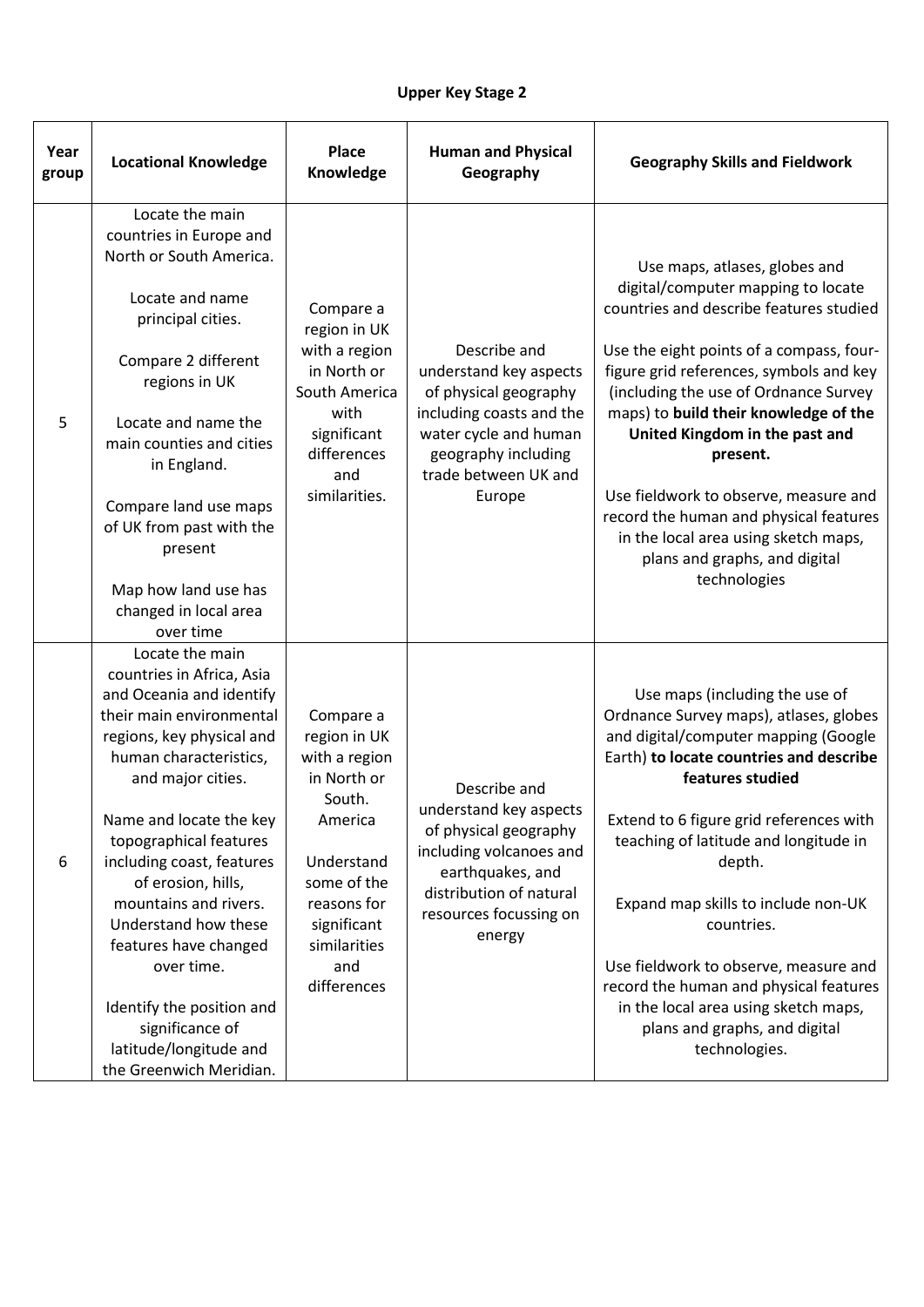

# **Framework for progression in geographical vocabulary**

Being able to understand, use and apply key vocabulary is an essential part of children's developing knowledge of geographical places and concepts. It is therefore important that the use of these words is contextualised in the places and topics that children are learning about, rather than simply learned as a word list.

The vocabulary list for each year group and topic is based around three essential elements of geographical vocabulary. We also offer a brief selected glossary for each year group.

- place names (including familiar places);
- geographical terms and processes;
- locational terms.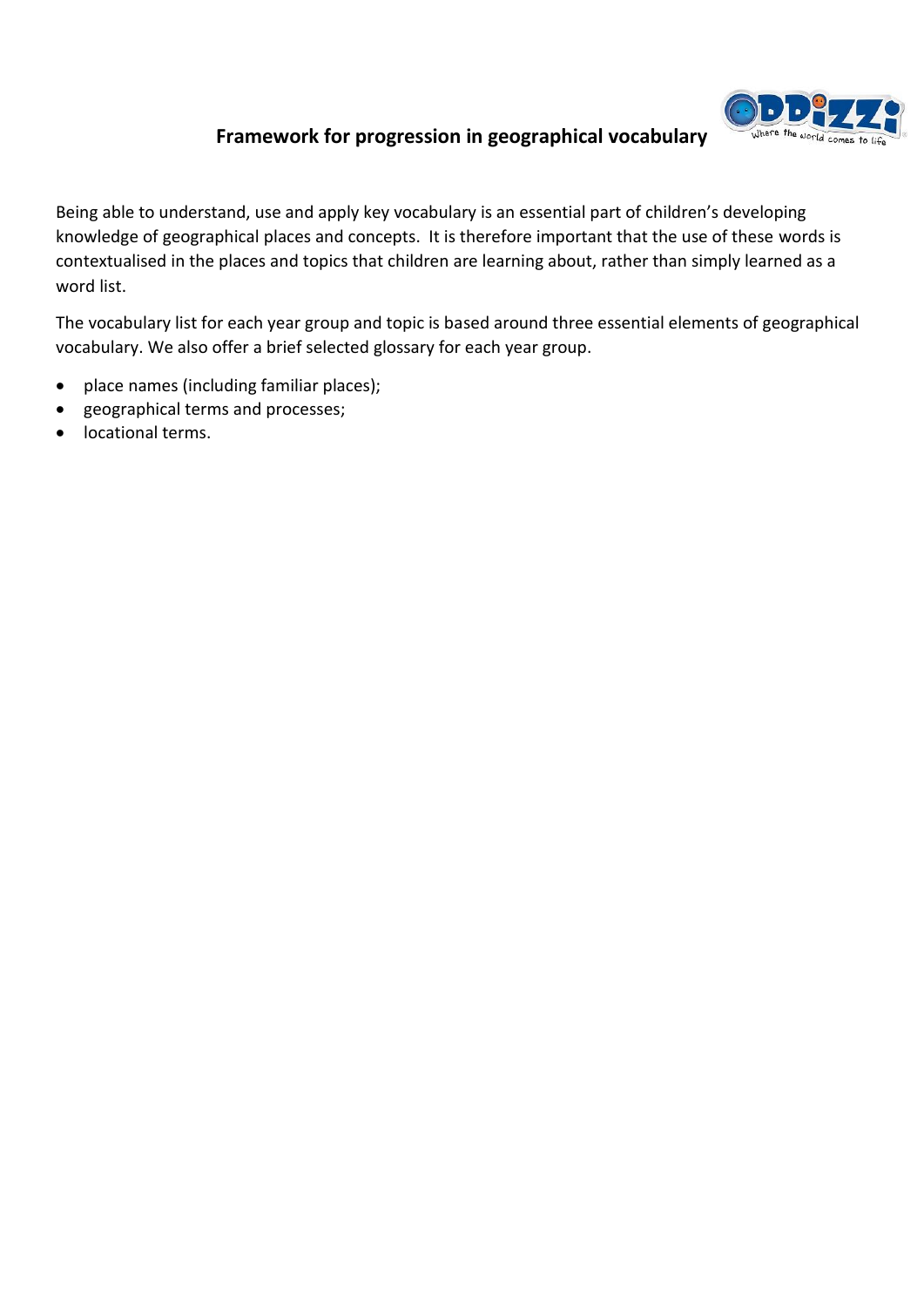

| <b>Place names</b>            | <b>Geographical terms and processes</b> | <b>Locational terms</b>            |
|-------------------------------|-----------------------------------------|------------------------------------|
| Antarctica                    | autumn                                  | across                             |
| <b>Belfast</b>                | building                                | Arctic                             |
| <b>Ben Nevis</b>              | capital city                            | east                               |
| Cardiff                       | castle                                  | inside                             |
| Earth                         | city                                    | local                              |
| Edinburgh                     | cloud                                   | north                              |
| England                       | country                                 | northern                           |
| <b>English Channel</b>        | countryside                             | outside                            |
| Europe                        | freezing                                | polar                              |
| Ireland                       | frosty                                  | south                              |
| Irish Sea                     | ground                                  | west                               |
| London                        | island                                  | Prepositions and direction-finding |
| North Atlantic Ocean          | map                                     | terms such as, above, around,      |
| Northern Ireland              | misty                                   | below, left, right, forward, near, |
| <b>River Thames</b>           | month                                   | inside, opposite, outside          |
| Scotland                      | office                                  |                                    |
| Wales                         | rain                                    |                                    |
|                               | route                                   |                                    |
| The following terms are to be | season                                  |                                    |
| amended by the teacher:       | shop                                    |                                    |
|                               | snow                                    |                                    |
| My county                     | spring                                  |                                    |
| My neighbourhood              | street                                  |                                    |
| My school                     | summer                                  |                                    |
| My town or local area         | sunshine                                |                                    |
|                               | symbol                                  |                                    |
|                               | temperature                             |                                    |
|                               | thunderstorm                            |                                    |
|                               | town                                    |                                    |
|                               | village                                 |                                    |
|                               | warm                                    |                                    |
|                               | wind                                    |                                    |
|                               | windy                                   |                                    |
|                               | winter                                  |                                    |
|                               | The months of the year                  |                                    |

**Glossary**

**capital city**: *the city where a country's government is located such as London or Edinburgh* **country**: *an area of land that has its own government, such as the UK or France*

**feature**: *something you would find in a place that is usually there (such as a hill or a house)*

**map symbol**: *a small picture on a map that shows you where different things are (such as a bus station or a school)* **rain gauge**: *a tool you can use to show how much it has rained*

**route**: *how you get from one place to another (for example, "you walk up the hill and turn towards the school when you get to the top)"*

**rural**: *a rural area has fewer people living there. Rural areas include the countryside, villages and hamlets.* **season**: *a time of the year with a particular type of weather*

**settlement**: *a place where people live*

**temperature**: *how hot or cold it is* 

**urban**: *an urban area has lots of people living there. Towns, cities and suburbs are all urban areas.*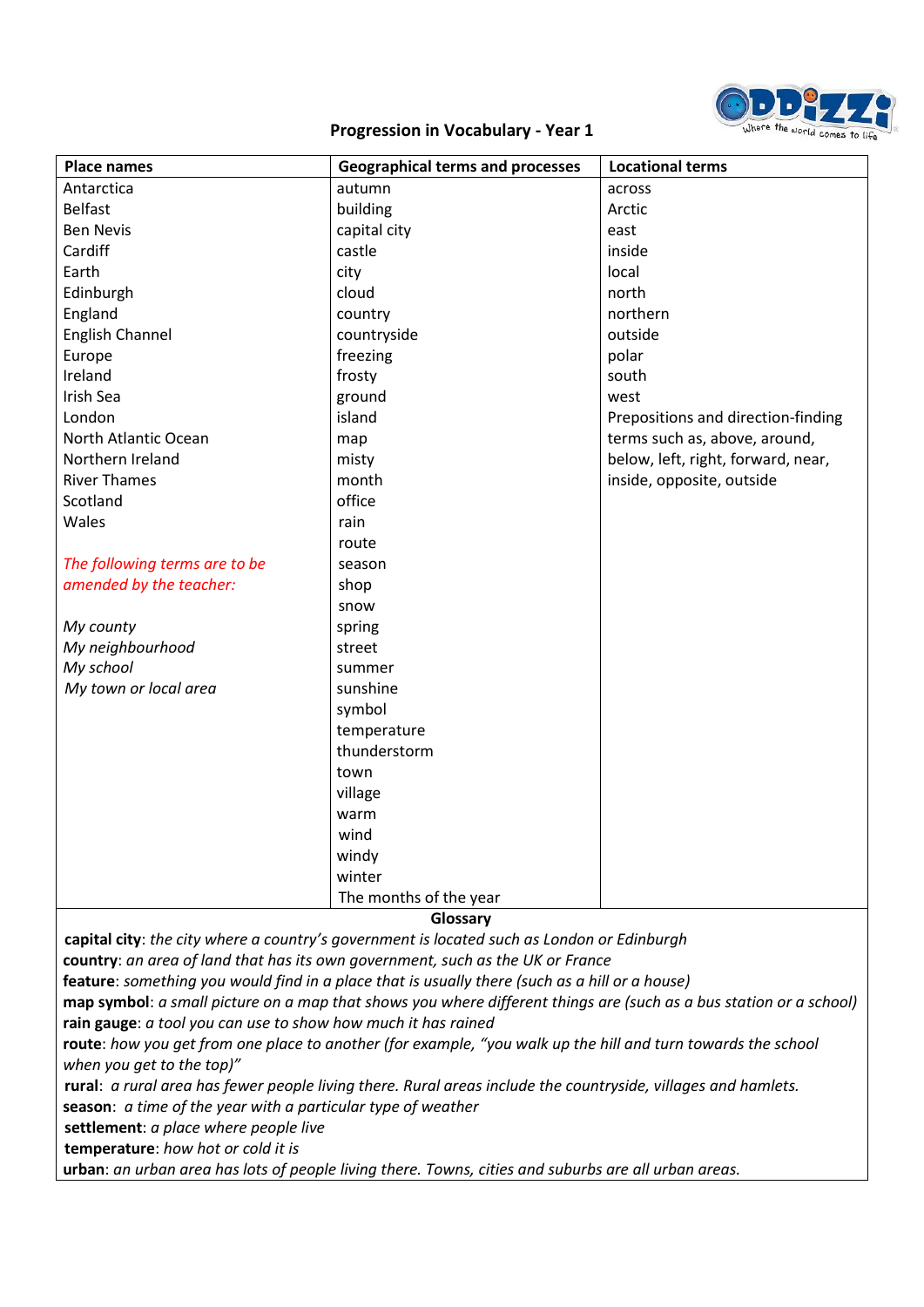

| <b>Place names</b>                    | <b>Geographical terms and processes</b> | <b>Locational terms</b> |
|---------------------------------------|-----------------------------------------|-------------------------|
| <b>Amazon Rainforest</b>              | adapt                                   | <b>Antarctic Circle</b> |
| Atacama Desert                        | atlas                                   | <b>Arctic Circle</b>    |
| Australia                             | cargo                                   | eastern                 |
| <b>Brazil</b>                         | continent                               | The Equator             |
| Canada                                | coral reef                              | hemisphere              |
| China                                 | crop                                    | North Pole              |
| Egypt                                 | desert                                  | South Pole              |
| France                                | farm                                    | southern                |
| India                                 | field                                   | western                 |
| Kenya                                 | flood                                   |                         |
| Lusaka                                | globe                                   |                         |
| Madagascar                            | habitat                                 |                         |
| Mexico                                | hibernate                               |                         |
| Norway                                | human                                   |                         |
| Peru                                  | iceberg                                 |                         |
| River Zambezi                         | market                                  |                         |
| Sahara Desert                         | mining                                  |                         |
| South Africa                          | national park                           |                         |
| Southern Africa                       | ocean                                   |                         |
| Spain                                 | physical                                |                         |
| <b>United States of America</b>       | population                              |                         |
| Victoria Falls                        | rainforest                              |                         |
| Zambia                                | recycling                               |                         |
| The continents: Antarctica, Africa,   | savanna                                 |                         |
| Asia, Europe, North America,          | soil                                    |                         |
| Oceania and South America             | waterfall                               |                         |
| The oceans: Arctic, Atlantic, Indian, | wildlife                                |                         |
| Pacific and Southern                  |                                         |                         |

## **Glossary**

**adapt**: *find ways to survive in a place (such as using less water in a desert or keeping warm near the North Pole)* **continent**: *a very large area of land* **crops**: *plants that are grown to be used or sold (such as rice, corn or fruit)* **The Equator**: *an invisible line that runs around the centre of the Earth, halfway between the North and South Poles* **habitat**: *the natural home of an animal or plant* **hemisphere**: *half of the globe* **ocean**: *a huge area of salty water* **population**: *the number of people living in a place*

**wildlife**: *the wild animals and plants in an area*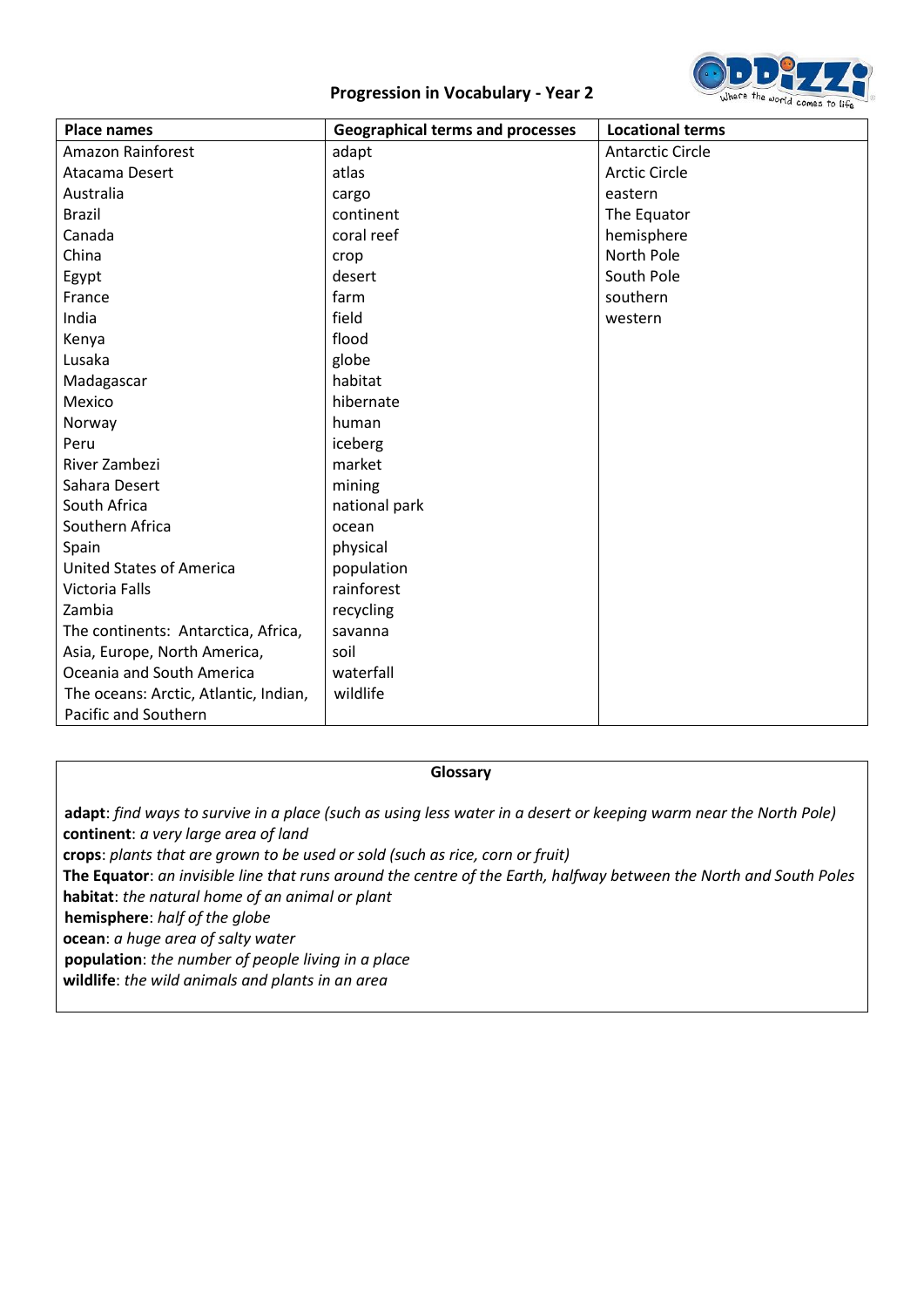

| <b>Place names</b>          | <b>Geographical terms and processes</b> | <b>Locational terms</b>    |
|-----------------------------|-----------------------------------------|----------------------------|
| 'ABC' islands               | architecture                            | Eastern Hemisphere         |
| <b>Amazon River</b>         | arid                                    | latitude                   |
| The Andes                   | axis                                    | longitude                  |
| <b>Angel Falls</b>          | bay                                     | map index                  |
| Antarctic                   | biome                                   | North Pole                 |
| Arctic                      | climate                                 | northeast                  |
| Argentina                   | climate change                          | Northern Hemisphere        |
| <b>Bolivia</b>              | equatorial                              | northwest                  |
| <b>Brasilia</b>             | export                                  | southeast                  |
| Cairo (Egypt)               | favela                                  | Southern Hemisphere        |
| The Caribbean               | glacier                                 | southwest                  |
| <b>Central America</b>      | grassland                               | time zone                  |
| Cerro Aconcagua             | human feature                           | <b>Tropic of Cancer</b>    |
| Chile                       | ice-field                               | <b>Tropic of Capricorn</b> |
| Columbia                    | industry                                | Western Hemisphere         |
| Costa Rica                  | landscape                               |                            |
| Denali                      | location                                |                            |
| Dominican Republic          | manufacturing                           |                            |
| Ecuador                     | Mediterranean                           |                            |
| Falkland Islands (Malvinas) | meteorologist                           |                            |
| French Guiana               | mineral                                 |                            |
| <b>Great Lakes</b>          | mountain range                          |                            |
| Greenland                   | orbit                                   |                            |
| Guatemala                   | physical feature                        |                            |
| Guyana                      | plantation                              |                            |
| <b>Isthmus of Panama</b>    | polar                                   |                            |
| Jamaica                     | precipitation (KS1 snow, rain)          |                            |
| Lake Titicaca               | recreation                              |                            |
| London (UK)                 | region                                  |                            |
| Louisiana                   | retail                                  |                            |
| Manaus (Brazil)             | season                                  |                            |
| Mississippi River           | service industry                        |                            |
| New York                    | skyline                                 |                            |
| Niagara Falls               | sphere                                  |                            |
| Nuuk (Greenland)            | state                                   |                            |
| Paraguay                    | temperature                             |                            |
| Rio de Janeiro              | tilt                                    |                            |
| <b>Rocky Mountains</b>      | trade                                   |                            |
| Sandwich Islands            | tropical                                |                            |
| Santiago (Chile)            | volcano                                 |                            |
| Santos                      | weather station                         |                            |
| São Paulo                   | wilderness                              |                            |
| Seville (Spain)             |                                         |                            |
| South Georgia               |                                         |                            |
| St Kitts and Nevis          |                                         |                            |
| St Lucia                    |                                         |                            |
| Suriname                    |                                         |                            |
| Uruguay                     |                                         |                            |
| Venezuela                   |                                         |                            |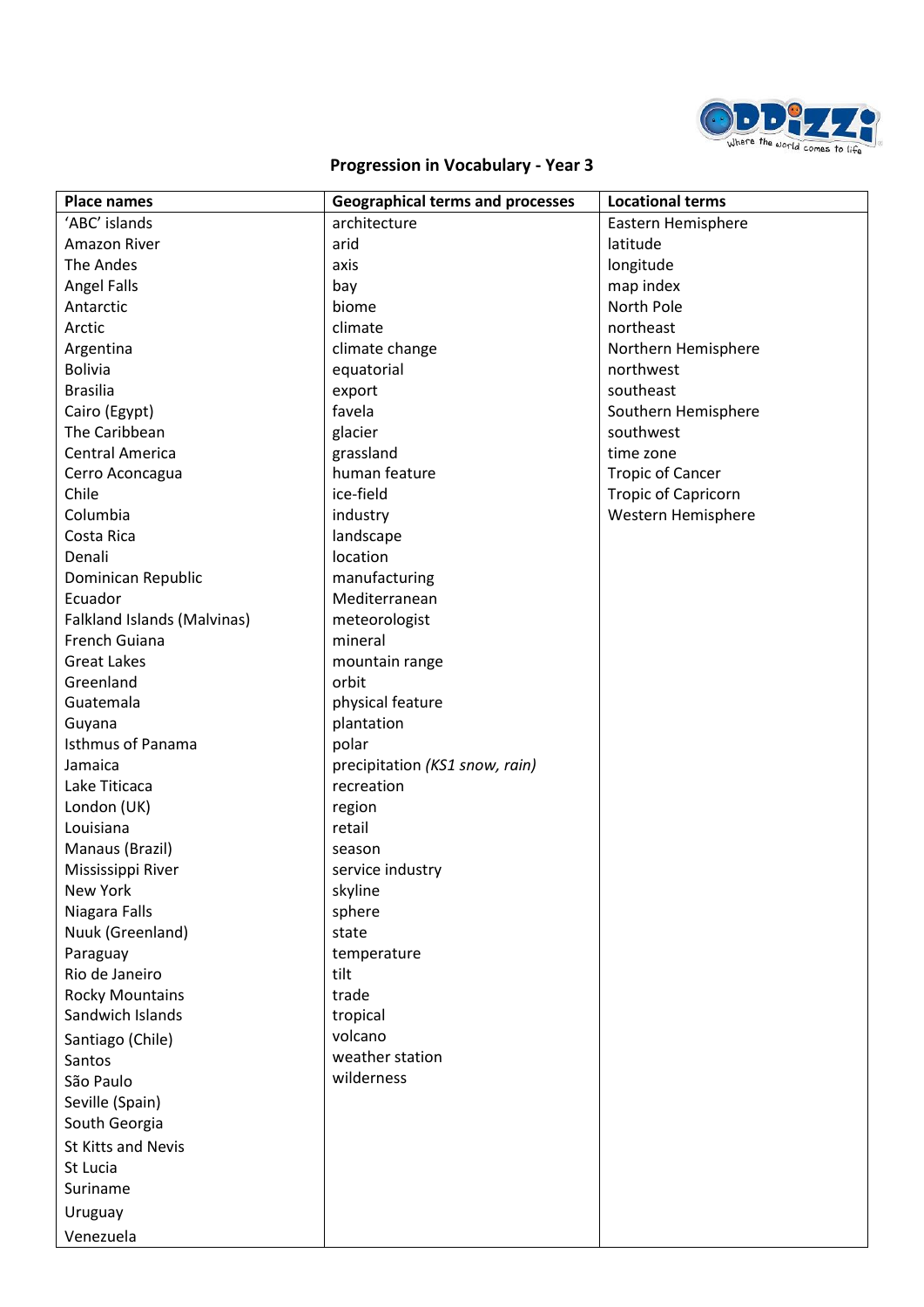#### **Glossary**

**climate**: *long-term weather patterns*

**climate zone**: *a part of the world where places have a similar climate (i.e. arid, Mediterranean, temperate, tropical, polar)*

**culture**: *how a group of people does things as part of their way of life*

**human features**: *features of a place that are a result of human activity, such as shops, farms, homes and roads* **landscape**: *what you can see when you look across an area of land*

**latitude**: *distance from the Equator*

**longitude**: *distance from the Prime Meridian*

**manufacturing**: *making things, for example, in factories*

**physical features**: *natural features of a place, such as mountains, rivers and seas*

**Precipitation**: *rain, hail, fog, sleet and snow* 

**recreation**: *enjoyable activities, such as swimming or listening to music*

**state**: *an area of land with its own government. There are 50 states in the USA*

**tourism**: *travelling as a holidaymaker or sightseer*

**trade**: *exchanging goods or services, usually for money*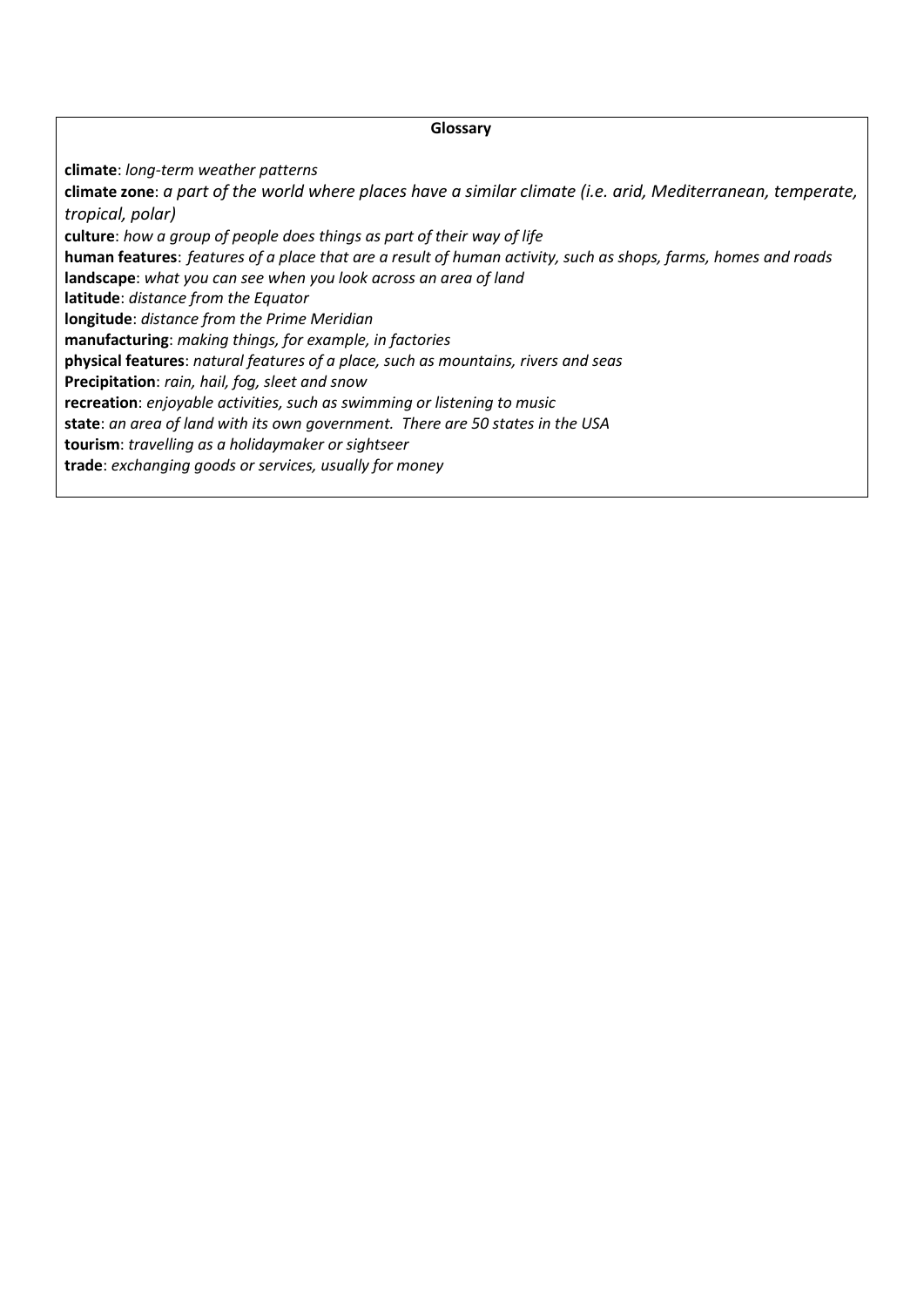

| <b>Place names</b>               | <b>Geographical terms and processes</b> | <b>Locational terms</b>        |
|----------------------------------|-----------------------------------------|--------------------------------|
| Amazon Basin                     | acid rain                               | altitude                       |
| <b>Amur River</b>                | agriculture                             | equatorial                     |
| Congo Forest                     | biodiversity                            | estuary                        |
| Congo River                      | biome                                   | <b>International Date Line</b> |
| Democratic Republic of the Congo | canal                                   | lower course                   |
| Ethiopia                         | canopy                                  | middle course                  |
| Indonesia                        | channel                                 | Prime Meridian                 |
| Lake Tanganyika                  | condensation                            | upper course                   |
| Ob-Irtysh River                  | confluence                              |                                |
| Paraná River                     | dam                                     |                                |
| <b>River Niger</b>               | deforestation                           |                                |
| <b>River Nile</b>                | drainage                                |                                |
| <b>River Thames</b>              | drinking water                          |                                |
| South Sudan                      | ecosystem                               |                                |
| Sudan                            | embankment                              |                                |
| Uganda                           | emergent layer                          |                                |
| Yangtze River                    | environment                             |                                |
| <b>Yellow River</b>              | environmentalist                        |                                |
| Yenisei River                    | erosion                                 |                                |
|                                  | evaporation                             |                                |
|                                  | fertile                                 |                                |
|                                  | flooding                                |                                |
|                                  | flood management                        |                                |
|                                  | flood plain                             |                                |
|                                  | flood prevention                        |                                |
|                                  | forest floor                            |                                |
|                                  | freshwater                              |                                |
|                                  | groundwater                             |                                |
|                                  | humidity                                |                                |
|                                  | hydro-electric power                    |                                |
|                                  | indigenous                              |                                |
|                                  | irrigation                              |                                |
|                                  | logging                                 |                                |
|                                  | meander                                 |                                |
|                                  | mouth                                   |                                |
|                                  | pollution                               |                                |
|                                  | poverty                                 |                                |
|                                  | river bank                              |                                |
|                                  | river basin                             |                                |
|                                  | source                                  |                                |
|                                  | transportation                          |                                |
|                                  | tributary                               |                                |
|                                  | understory                              |                                |
|                                  | valley                                  |                                |
|                                  | vegetation                              |                                |
|                                  | water cycle                             |                                |
|                                  | watershed                               |                                |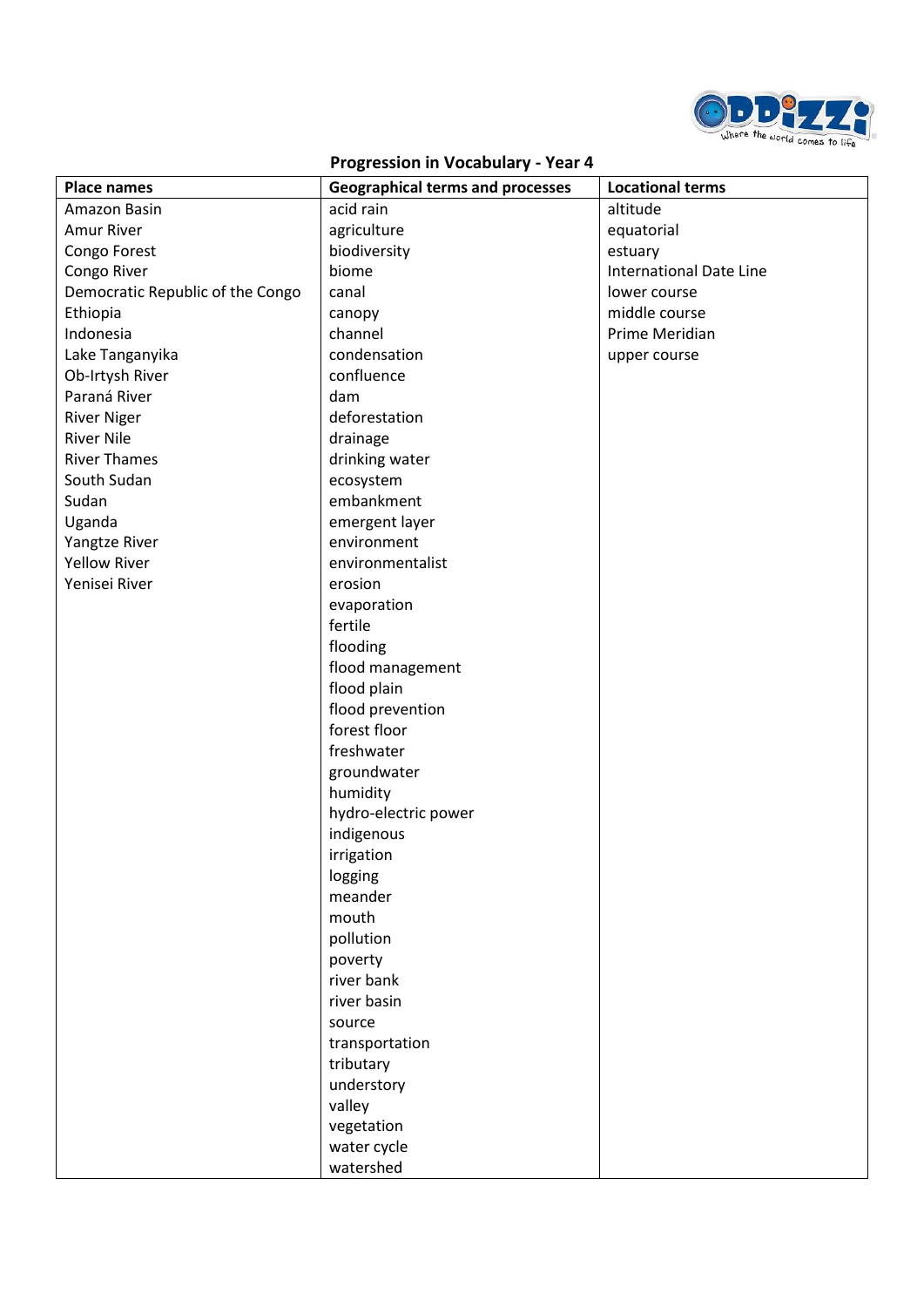#### **Glossary**

**agriculture**: *farming*

**biodiversity**: *the number of different types of plants and animals found in a particular environment* **biome**: *a community of plants and animals that is suited to a particular climate* **drainage**: *how water flows away from an area through rivers and streams* **ecosystem**: *a community of plants and animals that affect each other and the area around them* **equatorial**: *the hot, wet climate in areas close to the Equator* **erosion**: *how wind, water and waves break down and remove rock and soil* **flood management**: *stopping or controlling floods* **flood prevention**: *stopping floods* **irrigation**: *the supply of water, especially for growing crops* **Prime Meridian**: *the line of longitude from which time is measured* **rainforests**: *forests that are home to many different types of plants and animals. They are located close to the Equator in places with a tropical climate, which is warm and wet all year round.* **river basin**: *the area of land drained by a river and all its tributaries*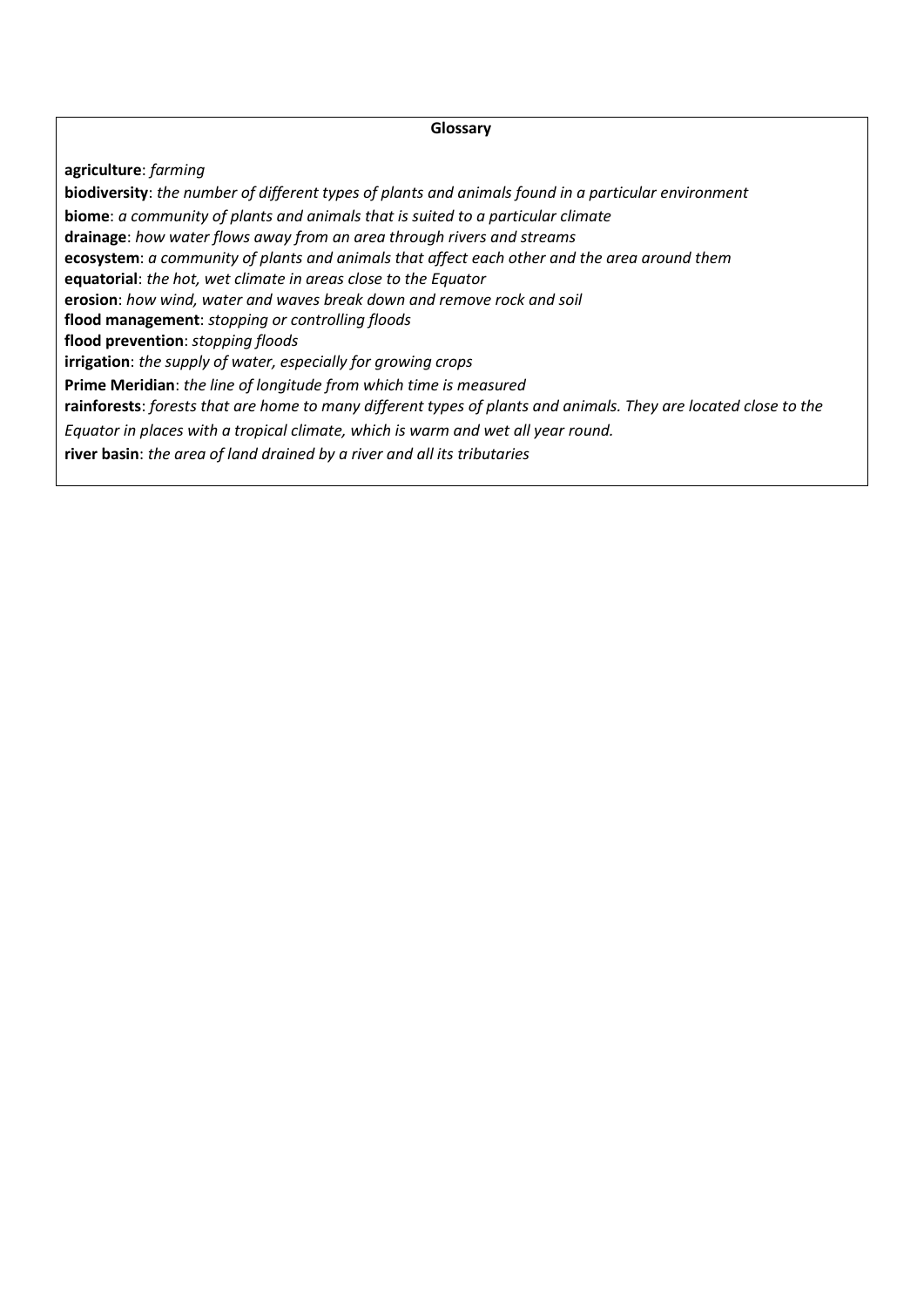

| <b>Place names</b>              | <b>Geographical terms and processes</b> | <b>Locational terms</b> |
|---------------------------------|-----------------------------------------|-------------------------|
| Athens                          | aftershock                              | altitude                |
| Austria                         | alpine                                  | epicentre               |
| Belgium                         | ash cloud                               | height above sea level  |
| <b>Ben Nevis</b>                | avalanche                               | map reference           |
| Berlin                          | border                                  | plate boundary          |
| <b>Bucharest</b>                | cliff face                              |                         |
| Carstensz Pyramid (Puncak Jaya) | core                                    |                         |
| Caucasus                        | crater                                  |                         |
| Croatia                         | crust                                   |                         |
| Czech Republic (Czechia)        | currency                                |                         |
| Etna                            | disaster                                |                         |
| <b>European Union</b>           | dome mountains                          |                         |
| Everest                         | dormant                                 |                         |
| Eyjafjallajökull                | eruption                                |                         |
| Germany                         | fault line                              |                         |
| Greece                          | fault-block mountains                   |                         |
| Haiti                           | fire mountains (volcanoes)              |                         |
| Hawaii                          | fold mountains                          |                         |
| Himalayas                       | geothermal                              |                         |
| Iceland                         | hill                                    |                         |
| Japan                           | international                           |                         |
| Kilimanjaro                     | landform                                |                         |
| Lisbon                          | landslide                               |                         |
| Macedonia                       | lava                                    |                         |
| Malta                           | magma                                   |                         |
| Madrid                          | mantle                                  |                         |
| Mauna Loa                       | massif                                  |                         |
| Mediterranean Sea               | migrant                                 |                         |
| Mount Elbrus                    | peak                                    |                         |
| Mount Snowdon                   | plate                                   |                         |
| Mount St Helens                 | refugee                                 |                         |
| Nepal                           | retail                                  |                         |
| The Netherlands                 | Richter Scale                           |                         |
| Pacific Ring of Fire            | ridge                                   |                         |
| Pakistan                        | scree                                   |                         |
| Paris                           | service industry                        |                         |
| Pennines                        | slope                                   |                         |
| Popocatépetl                    | summit                                  |                         |
| Poland                          | tectonic                                |                         |
| Portugal                        | tremor                                  |                         |
| Romania                         | tsunami                                 |                         |
| Rome                            | vegetation belt                         |                         |
| Scafell Pike                    | vent                                    |                         |
| Scottish Highlands              |                                         |                         |
| Sicily                          |                                         |                         |
| Slieve Donard                   |                                         |                         |
| Somalia                         |                                         |                         |
| Soufrière                       |                                         |                         |
| Syria                           |                                         |                         |
| Tanzania                        |                                         |                         |
| Ukraine                         |                                         |                         |
| Vesuvius                        |                                         |                         |
| Vinson Massif                   |                                         |                         |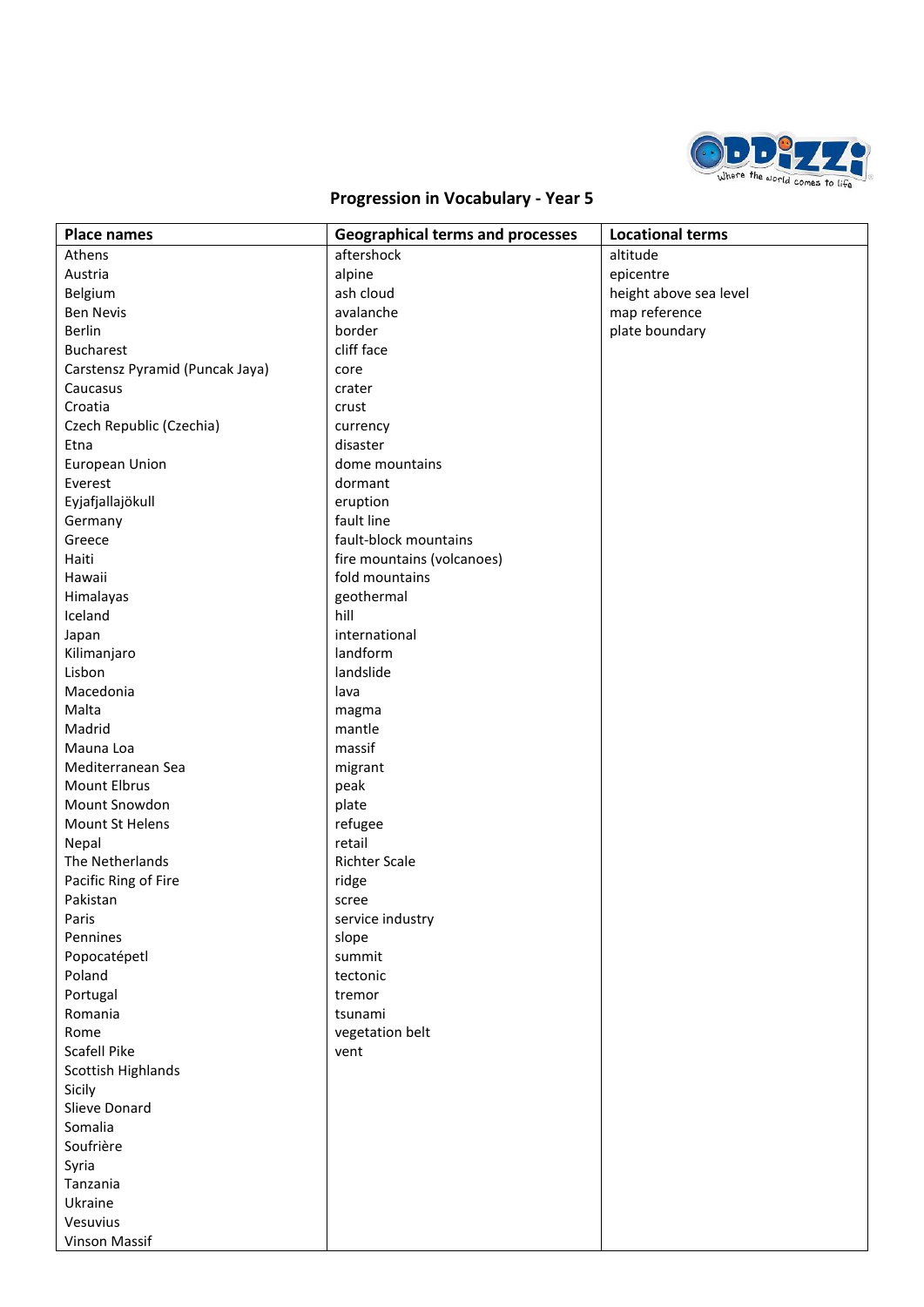| Warsaw |  |
|--------|--|
|        |  |

#### **Glossary**

**border**: *A line that separates two countries. You may need a passport to pass from one country to the other* **dome mountains**: *mountains formed by magma pushing upwards, but without a volcanic eruption*  **dormant**: *a dormant volcano is one, like Kilimanjaro, that has not erupted for a long time* **epicentre**: *where an earthquake starts and is felt most strongly* **European Union**: *a group of countries in Europe that co-operate on trade and many other aspects of life* **fault-block mountains**: *mountains formed by parts of a broken plate being forced upwards* **fire mountains**: *mountains formed by volcanic eruptions* **fold mountains**: *mountains formed by the earth's plates pushing together* **scale bar**: *a line that shows how many kilometres there would be in the real world for every centimetre on a map* **tsunami**: *a huge, powerful wave caused by an earthquake*